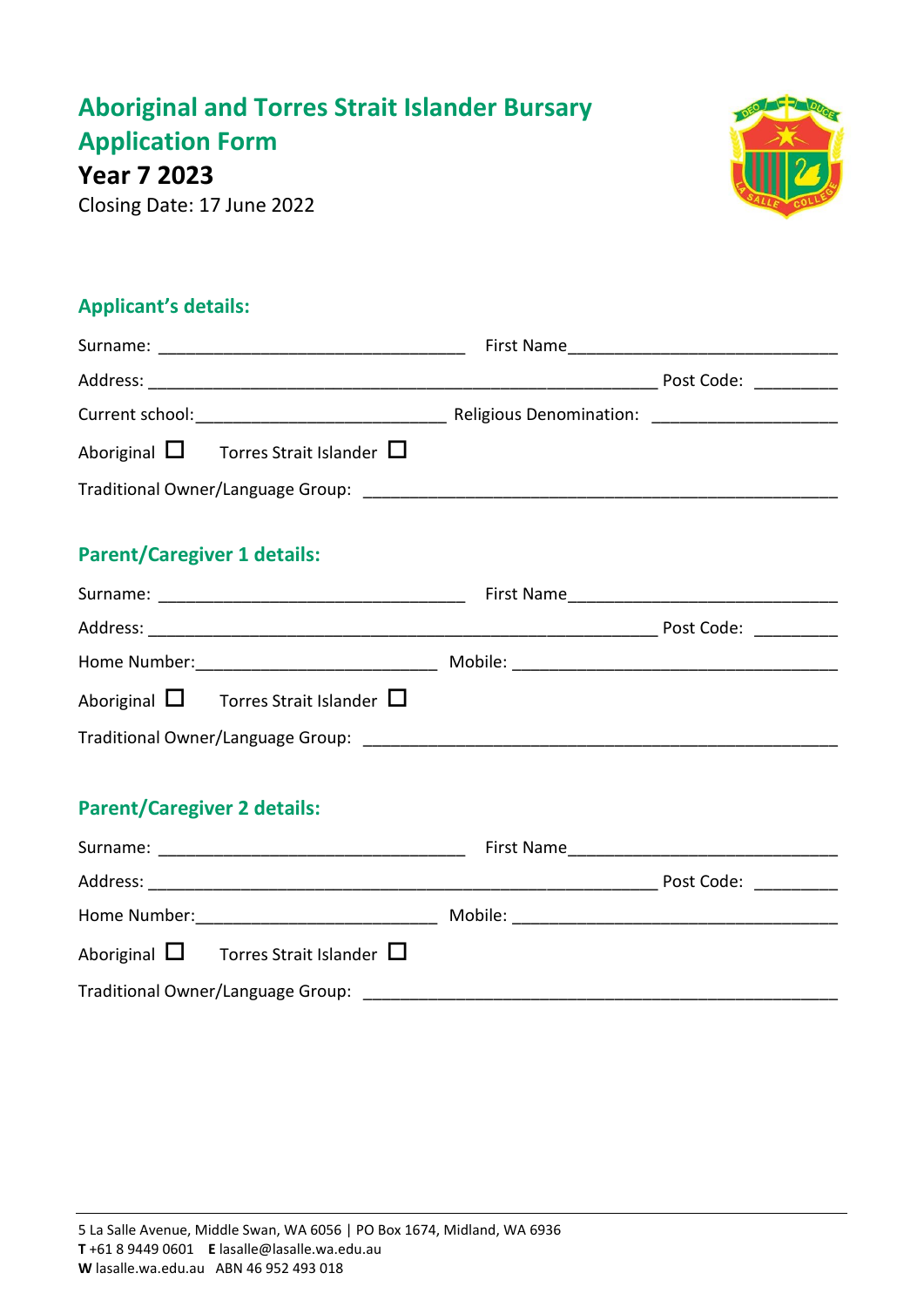### Applicant is requested to personally complete this section:

1. Why would you like to attend La Salle College?

2. Tell us about your family

3. What are your favourite subjects at school and why?

4. Have you taken part in any cultural events at your primary school? If yes, what events?

5. Have you held any leadership positions at your primary school?

6. What do you enjoy doing out of school? What are your hobbies?

7. Have you ever received any awards, trophies or certificates? If so, what were they for?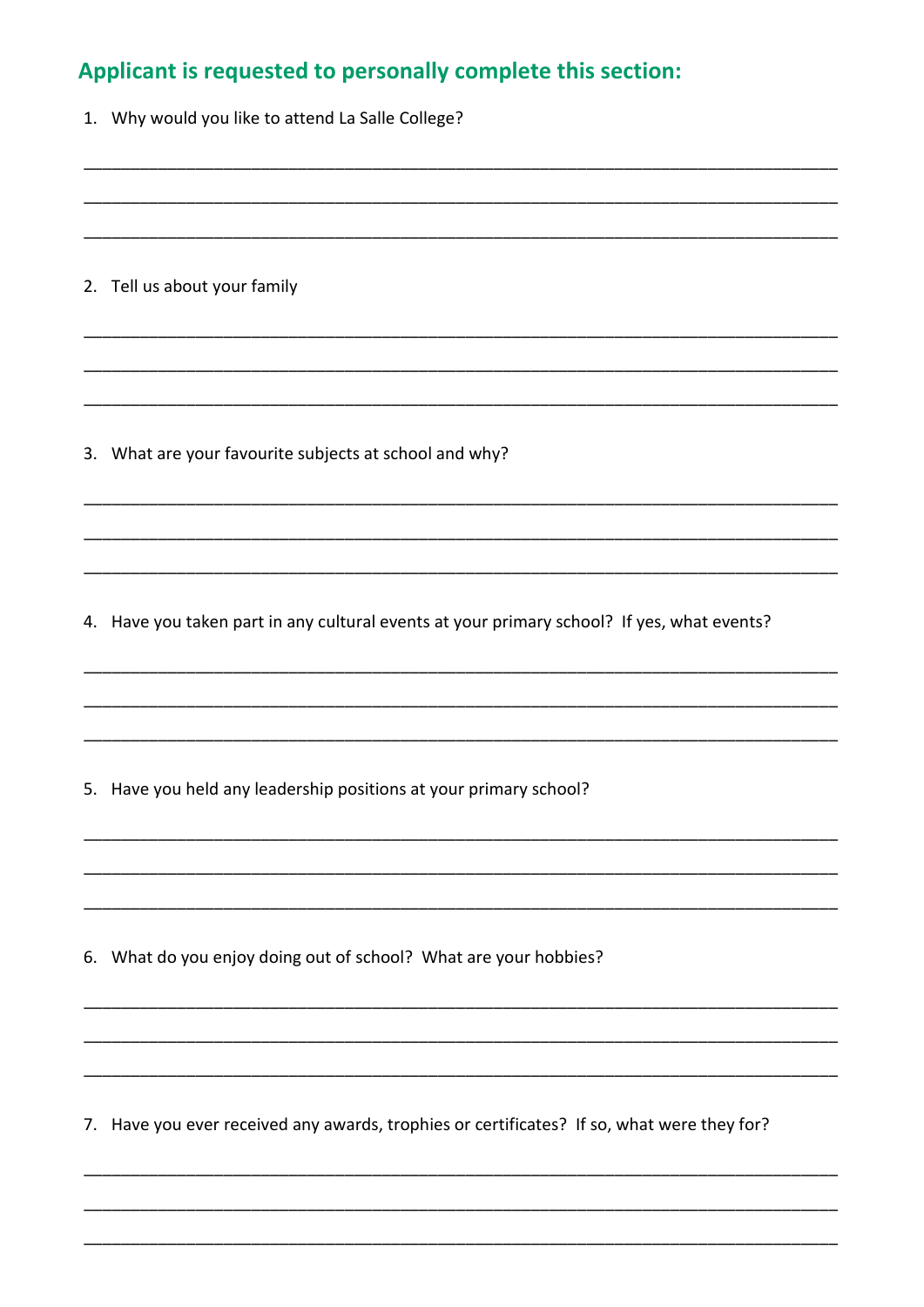| 8. How do you identify as an Aboriginal/Torres Strait Islander person?                                                              |              |  |  |  |
|-------------------------------------------------------------------------------------------------------------------------------------|--------------|--|--|--|
|                                                                                                                                     |              |  |  |  |
|                                                                                                                                     |              |  |  |  |
|                                                                                                                                     |              |  |  |  |
| Parent to please complete the following questions                                                                                   |              |  |  |  |
| 1. Please outline your main reason/s for seeking a bursary to La Salle College                                                      |              |  |  |  |
|                                                                                                                                     |              |  |  |  |
|                                                                                                                                     |              |  |  |  |
| 2. Does the applicant have a sibling that has attended or is currently attending La Salle College?                                  |              |  |  |  |
|                                                                                                                                     | $\square$ No |  |  |  |
| I have attached the following:                                                                                                      |              |  |  |  |
| Enrolment Application form (if not previously provided)                                                                             |              |  |  |  |
| Letter/documentation providing confirmation of my child's Aboriginal/Torres Strait Islander descent<br>(welcomed but not essential) |              |  |  |  |
| Letter of reference from my child's current school and/or Parish Priest Reference                                                   |              |  |  |  |
|                                                                                                                                     |              |  |  |  |
| Signature of Parent/Caregiver 1                                                                                                     | Date         |  |  |  |
| Signature of Parent/Caregiver 2                                                                                                     | Date         |  |  |  |
| All applications to be submitted by Friday, 17 June 2022 to:                                                                        |              |  |  |  |
| Registrar<br>La Salle College<br>5 La Salle Avenue<br>Middle Swan WA 6056<br>lasalle@lasalle.wa.edu.au                              |              |  |  |  |